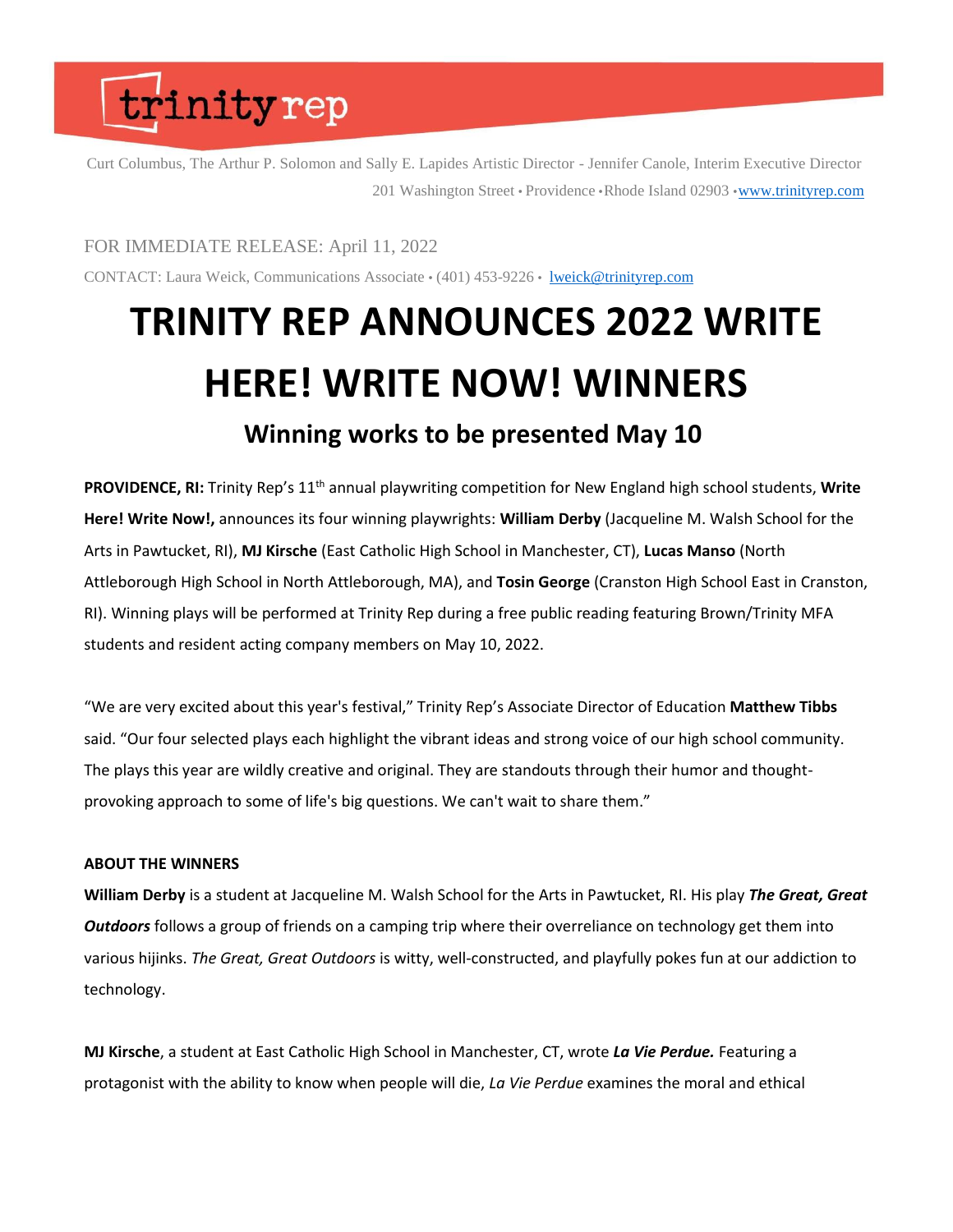## trinityrep

dilemmas that come with this "gift" as it intersects with personal responsibility. This play was a standout because of the originality in its approach to big ideas.

An absurdly funny and irreverent take on death and the family politics that no one talks about, *Grandma is Dying* stars a fun-loving grandmother who rents time on the Game Show Network to divide up her remaining assets to select family. This play was written by North Attleborough High School student **Lucas Manso.**

Finally, *An Unwritten Love Story* is about a teen reporter tired of writing hard-hitting stories and instead longs to write a romantic comedy. With an authentic teenage voice, this play was funny and sweet with a relatable streak of loneliness throughout.  Cranston High School East student **Tosin George** wrote this play, and was also one of last year's winners for her play *The Ally's Burden*.

This year's honorable mentions go to *Stuck* by **Brandon Potrzeba** (East Providence High School, East Providence, RI) and *You Say You Want a Revolution* by **Ava Milukas** (Tiverton High School, Tiverton, RI).

#### **ABOUT THE PROGRAM**

Write Here! Write Now! is a part of the expansive educational initiatives at Trinity Rep. Creative writing, English, and theater teachers from all high schools in New England are encouraged to incorporate playwriting into their classroom curriculum and are provided lesson plans by Trinity Rep. Whether they complete their plays as part of a class or independently, students may submit up to two ten-minute plays free of charge to the Write Here! Write Now! competition. Each year, four winners are selected. Resources for teachers, including a guide for bringing the Write Here! Write Now! curriculum into the classroom, are available on Trinity Rep's website.

Scripts are adjudicated through a blind evaluation process by Trinity Rep's education and artistic staff as well as guests from the community. Every play that is submitted will receive feedback to enhance the playwriting experience and aid in the development of the student's creative voice.

The four winning plays receive further feedback as the writers engage in an in-depth dramaturgical look at their scripts. Winners also receive a scholarship towards any Trinity Rep Young Actors Studio afterschool class and 20 free tickets to a Project Discovery student matinee performance during the 2022-23 Season for their school. Each award-winning student will have their ten-minute play presented by professional actors at a staged reading at Trinity Rep on May 10, 2022.